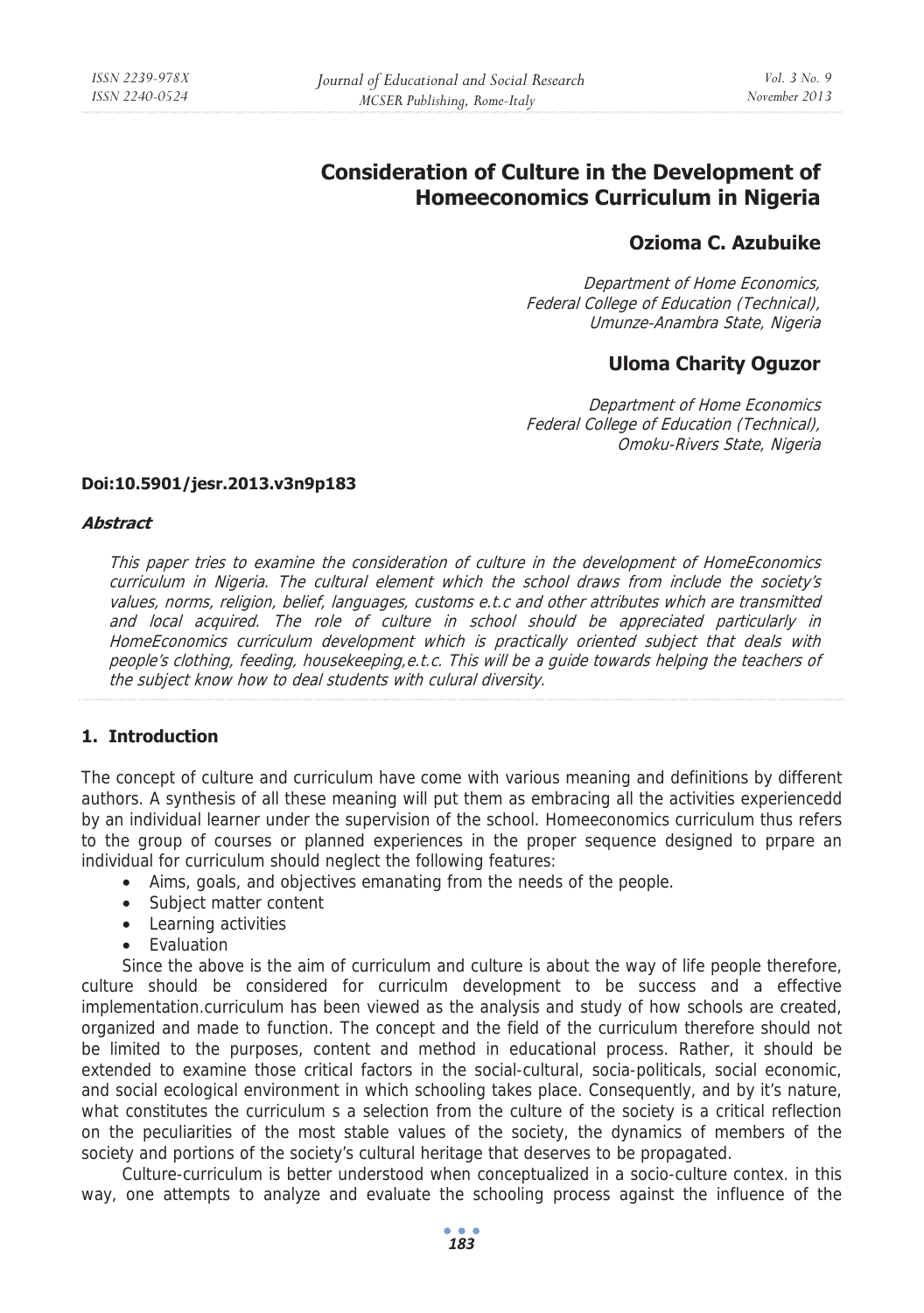numerous forces or factors in the social envronment bearing in wind that the knowledge which the school transmits derives from sort of ideologists values, philosophies, beliefs and norms all of which are perculiar to various sociao-cultural groups. besides their inabbility, culture therefore, is the nucleus of curriculum in any society.

The cultural elemnts which the school draws from include the society's values, Norms religion, beliefs, taboos, tradition, language, music, customs,occupations, skills arts, aesthetics and other attributes which are society trasmitted and locally acquired including modes of problem solving. To this extend, there is nothing that the school teaches that does not have a base in that society.

While appreciating the role of culture as the source of school knowlege, it is imprtanr to recognize the fact that these cultural elements are not the same in all cultures neither are they static within culture.

Culture differences among societies may account for some observed differencies in Educational policies and practices in these systems. Since the curriculum cannot exit outside the socio-cultural environment, the curriculum planner/worker should be fully guided by a good knowledge of the culture of the society for whom the curriculum is intended.

According to Urevbu, efforts will be largely wasted unless what we teach are relevant to the values of our culture and the resource at our disposal.

Drawing upon some of the theoritical wright from Dennis Lawton's concept of common culture curriculum,some of the problems of planning a Nigeria school curriculum, such as Nigeria school curriculum, such as Nigeria inability to evolve a philosophy of Education of her own, how to use education to preserve our diverse societal values: hoe to make judicious selection from the traditional Nigeria culture and from Anglo american values and resolving the conflict from the different between them,determine the extend to which psychological theories of learning are applicable to Nigeria children, and how to organise the curriculum in stages and sequencies in orther to achieve maximum psychological validity create a significant gap between the school curriculum and reality.

Society as the basis of educational process. It is the value system of the society that undelies the formulation of education purposes. Besides, the various aspects of the culture constitute discrete field of knowledge. Culture therefore produces the needed content for the curriculum. It select the desirable and worth while aspect of the culture for propagation.Thus, the curriculum represent a continous insight into the life of the society by the school with a view to bring about improvement. The emphasis on aspects of the culture suggest that everything about the culture cannot for in the school knowledge. It requires a selection Lawton developmed a model to elaborate on how curriculum planner could go about selecting from the culture of society. The model consists of five stages as illustrated below:



Thereafter, the educational implications of such experience are explicates and defined as educational purposes. Cultural universal is likely to create serious problems in a societies such as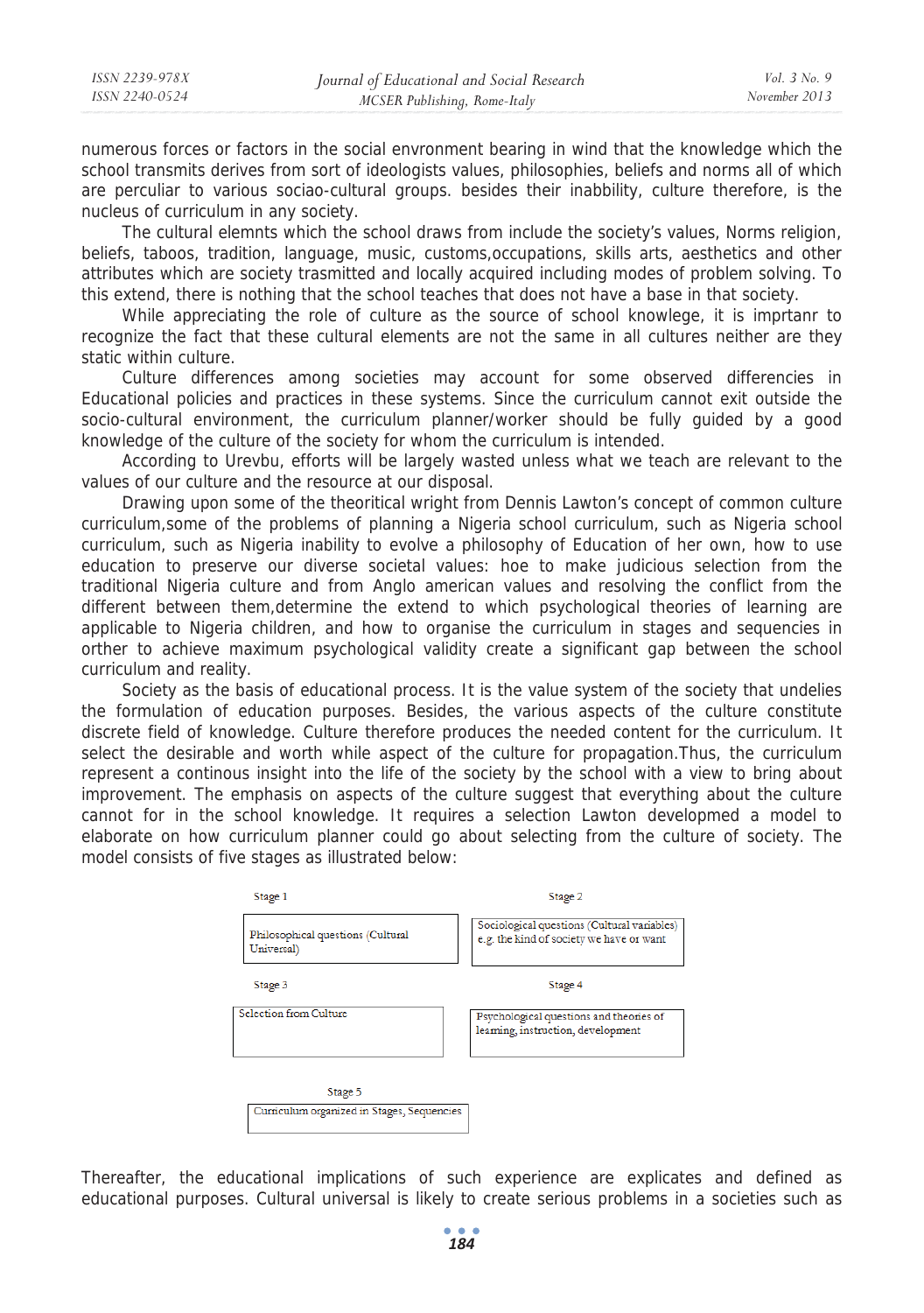Nigeria. An example could be drawn from the national language policy in Nigeria, which requires secondary schools to teach some of the pratically oriented subjects such as home economics in the mother tongue of the students for example housa, igbo, and yoruba. Though the national policy on education provides a pleasure justification for this in terms of promoting cultural heritage and national unity, critics are afraid of the political dangers of using the curriculum to legitimaate the recognition, dominance of supremacy of three languages. Selection from the culture of the society as in stage three, is not an easy task even after all the philosophical and sociological question. If education is seen to preserve, transmit and reflect the cultural heritage of a society, then curiculum may be regarded as a structural series of learning experiences extended to individuals through education curiculum design, therefore, consider as a first and basic components needs of the society. It is worthwhile to study society and see its problems, values and needs at any particular time. The students interest, needs and level of development should be considered by the designer. Societal needs are subject to change; thus are different times society will have different needs. For example,technological improvements have affected home life in such a way that society now needs instruction in the science of homeconomics. Therfore, a curriculul in homeeconomics should increase the basic principles of physic,chemistry and biology.

The objectives of education can be at either national or state level, they may include transmission of culture, establishing national unity, development of the potential of the individual, economic efficiency and self fulfilment.

The objective of homeeconomic education may also fall within this definition. Specifically, objective may describe the standard to be attained to every student following a particular course. Some of the objectives develop for food and nutrition in a syllabus prepared at a homeeconomics workshop held at Ibadan in 1972 can better illustrare Bloom's classification of curriculum objectives. The following are some of the objectives:

1. To appreciate the importance of health

*ISSN 2239-978X ISSN 2240-0524* 

- 2. To teach the priciples of cookery in relation to conserving the nutritive content of foods and to apply those principles to preparation of food locally available foodstuffs.
- 3. To develop the ability to select a balanced diet from available foods.

The first is from the effective field, the second cognitive psychomotor and the third cognitive capability.

The implication of analysis for the planners of homeeconomics programmmes, therefore, is that the acquisition of fact,theories and principles and technical skills is needed for success on the practical side of the course. If this dictum is stricly followed, It will greatly help the planners to structure a suitable curriculum to give the students a balance education.

Curriculum development serves aas an input component for curriculum therefore, is a structural series of intended learning outcome. Curriculum prescribeds the results of instruction. It does not prescribe the means i.e the activities, materials and even the instructional content to be use in achieving the results. Curriculum indicates what is to be learned, not why or how it should be learned.

When developing the curriculum, the homeeconomics teacher must use her knowledge of the basic principles of curriculum desgin. She must use the relevant curriculum approaches and procedures. Each pattern of curriculum organisation adopts a certain idea or scope because it follows certain special criteria for sequence, continuity and integration. Each partern therefore provides for these characteristics in a different manner, although they are related.

Some of the approaches to curriculum in HomeEconomics are: The subject matter approach, integrated curriculum, job analysis approach, the occupational analysis approach competency approach, the modular approach e.t.c.

The subject matters apprroach constitutes a logical and effective method of organizing new knowledge and therefore an effective method of learning it. By following organized bodies of subject matter, a student can build his store of knowledge more effectively and economically.

Integrated curriculum is a modification of subject curriculum and canbe used effectively in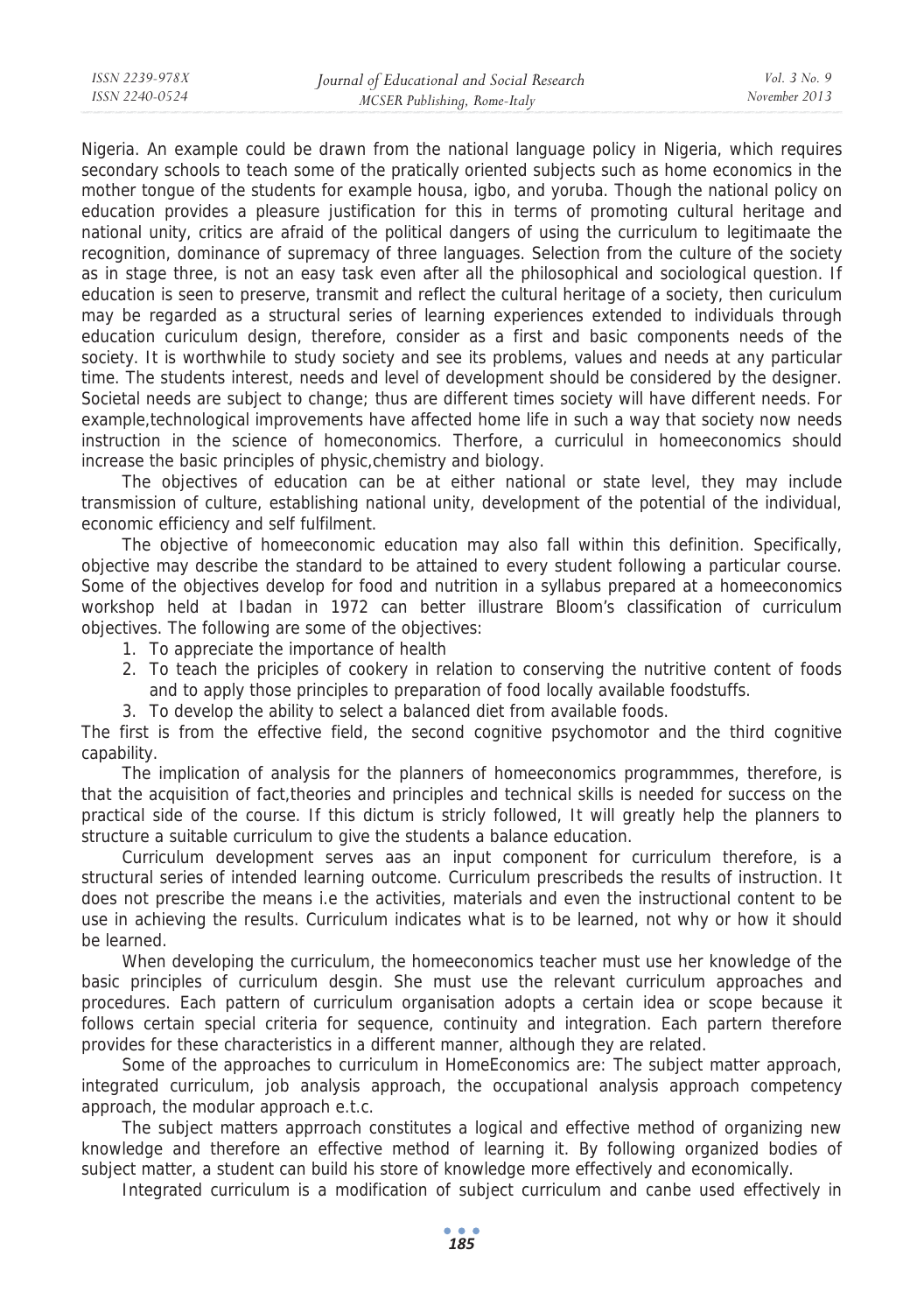| ISSN 2239-978X | Journal of Educational and Social Research | <i>Vol.</i> 3 No. 9 |
|----------------|--------------------------------------------|---------------------|
| ISSN 2240-0524 | MCSER Publishing, Rome-Italy               | November 2013       |
|                |                                            |                     |

homeEconomics. It provide flexibility in meeting students' need and interest and permits a graduation and distribution of course material in keeping with successive levelof comprehension as such student gain maturity and understanding.

Job analysis approach includes a number of task. This approach is one of the most often used to provide pre and in-service professional trainig to occupational teachers. It's places emphasises on the knowledge, skills, attitude and judgements that are generally required for the successful performance of a task rather than all the components comprising the task.

The modular approach is the unit or standard of measurement. It is the unit of standard of curriculum based on the development of entry level competencies of the students. In the modular desgin the students and their occupational goals from the basis for programme planning. With the modular approach, the total homeeconomics programme divided into unit refered to as modules. These modules will each take approximately thirty hours of instructional time to achieve with the average group of students. The homeeconoomics desgin has the occupational clusters while developing the curriculum.

> Textile desgninig, distribution and sales Knitted cardigans, distribution and sales Cake making and sales Flower making and sales Embroider and sales Home keeping

Every student irrespective of the culture will be able to develop at least to minimun entry level in one homeeconomics occupation.

In connclusion, curriculum is not a system but the output of one system and input into another; curriculum is a guide to instructional systems which begin with planning.

The mainn aim of homeeconomics programmes is to prepare students to become teachers and professionals in homeeconomics. The central concern of homeeconomics teacher education should be the development of persons who find fulfillment in their commitment to the teaching of the subject

The need to train professional, competent homeeconomics teachers has led to the introduction of homeeconoics education at three levels of three levels of the school system. These include higher elementary (or grade II) Teacher trainig colleges, Advanced teacher trainig colleges usually referred to as college of education. Undergraduate studies in the universities.

Higher Elementary Level: At this level, the trainig is geard towards prparing teachers for primary schools. Student who are admitted into this programme need the minimum qualification of a first school leaving certificate. Their duration of study depends on the entry level qualification of the students. Those with the primary six or moder school leaving certificate spend a minimum of four(4) years, while those who have passed west African school certificate examination take one year to become qualified.

The programme at this level made up of both general and professional education. Students at the end of their course offer subject as geography, history, mathematics and homeeconomics. Thus the programme prepares a student for teaching all subjects in the primary school curriculum. Those who teach homeeconomics after completing their course are perhaps the one who distinguished themselves in the subject while at school especially intrested in it.

College of Education Level: The at studies at this level is geard towards giving professional trainig to a student in one or two particular subjects, which will enable her to teach in secondary schools. Some of the graduates may also teach in the grade II teacher training institutios.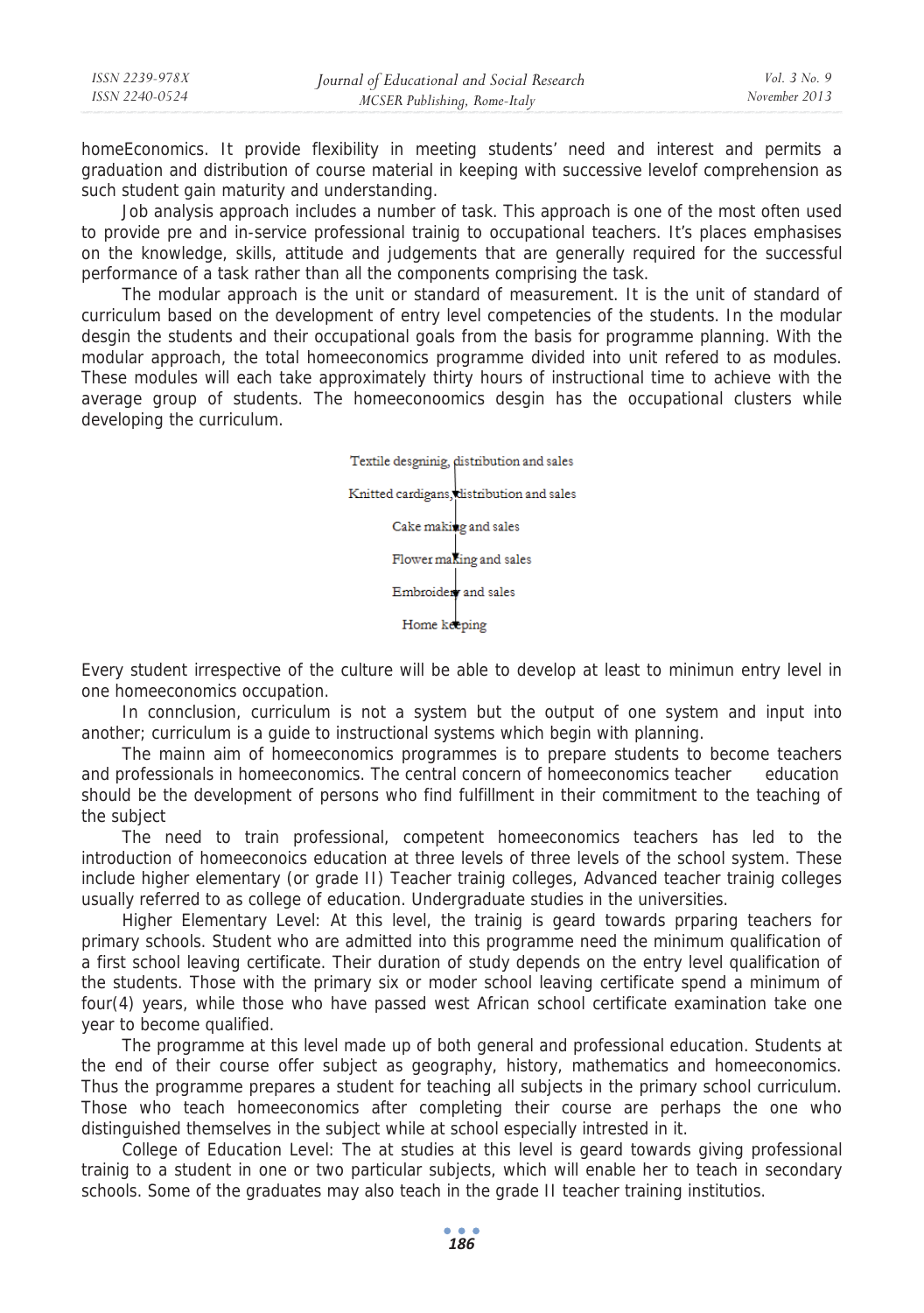Students admitted in the department of homeeconomics in these institutions take some courses related to homeeconomicsand education alone, and at this stage the training is fairly specialised. The student also experience teaching practice for a minimum period of three months. They must possess a minimum qualification of either West African School Cerfificate with at least four credit in related subjects,especially biology, and chemistry, or needlework and cooking or teacher's GradeII certificate with either credit or merit in homeeconomics- related subjects and English or General Certificate of Education (G.C.E) at ordinary level. Both categories of students are expected to spend a minimum of three years training.

Under Graduate Level: The programme at this level is geared toward preparing technical skilled and professionally competent teachers of homeeconomics who will be expected to teach at the colleges of education. Grade II teacher's college or secondary schools.

As mentioned before, homeeconomics education has so far been introduced into two of our universities; The university of Nigeria, Nsukka, University of Benin and Ahmadu Bello University Zaria.

These universitties offer a four-year or three-year programme, at the end of which Bachelor of science degree is awarded.

These are the three levels at which homeeconomics teachers are trained at present.

The private sectorsare not left behind in following curriculum of homeeconomics programme, Furthemore, in order to gain a true knowlege of the standard of homeeconomics education on primary schools, an attemt will made to analyze:

- i. The curriculum for primarys school homeeconomics
- ii. The selection of teacher for homeeconomics in the primary school and
- iii. The programme of training for the homeeconomics teacher in the secondary schools.

From the curriculum of homeeconomics in Edo State of Nigeria, the theme of the curriculum is seen as the child in the home; in developing this theme to realize the above aims and objectives, six areas of homeeconomics have been identified as sub-theme or units for the curriculum. Each area is expected to be taught at particular stage of primary education. These sub-theme include;

| $A. - Clothing$ and textile   | Primary 1-6 |
|-------------------------------|-------------|
| $B. -$ Home and family living | Primary 3-6 |
| $C. - Food$ and Nutrition     | Primary 3-6 |
| $D. - Good$ grooming          | Primary 3-6 |
| $E. -$ Home and family living | Primary 5-6 |
| F. -Family and human relation | Primary 5-6 |

Unit A deals with all six classes while units B,C and D start only in primary three, and units E and F in primaries five and six. This arrangement is in recognition of the varying shapes of the child's maturity to ensure that more difficult concepts are introduced at the appropriet stage of development.

The planner advice that the teacher concerned with the use of the syllabus should be originally and resourceful in her lesson planning the contents of the curriculum tend to tally with the set objectives for the classes and are within the chronolgical age and expected performance of the students/pupils.

### **2. Culture and Curriculum Development in Homeeconomics**

In many communities today our general society is reflected in the cultural diversity of our classrooms. Whe we refer to students as beeing cultural different we are thinking of those whose racial, nationality, religious, and ethnic characteristic distimguish them from the majority. Their speach, manners, attitudes and habits may be distinctive. They may have backgrounds and personality structure that differ significantly from others.

Culture diversity may present a variety of problems to a teacher. The students are exposed to